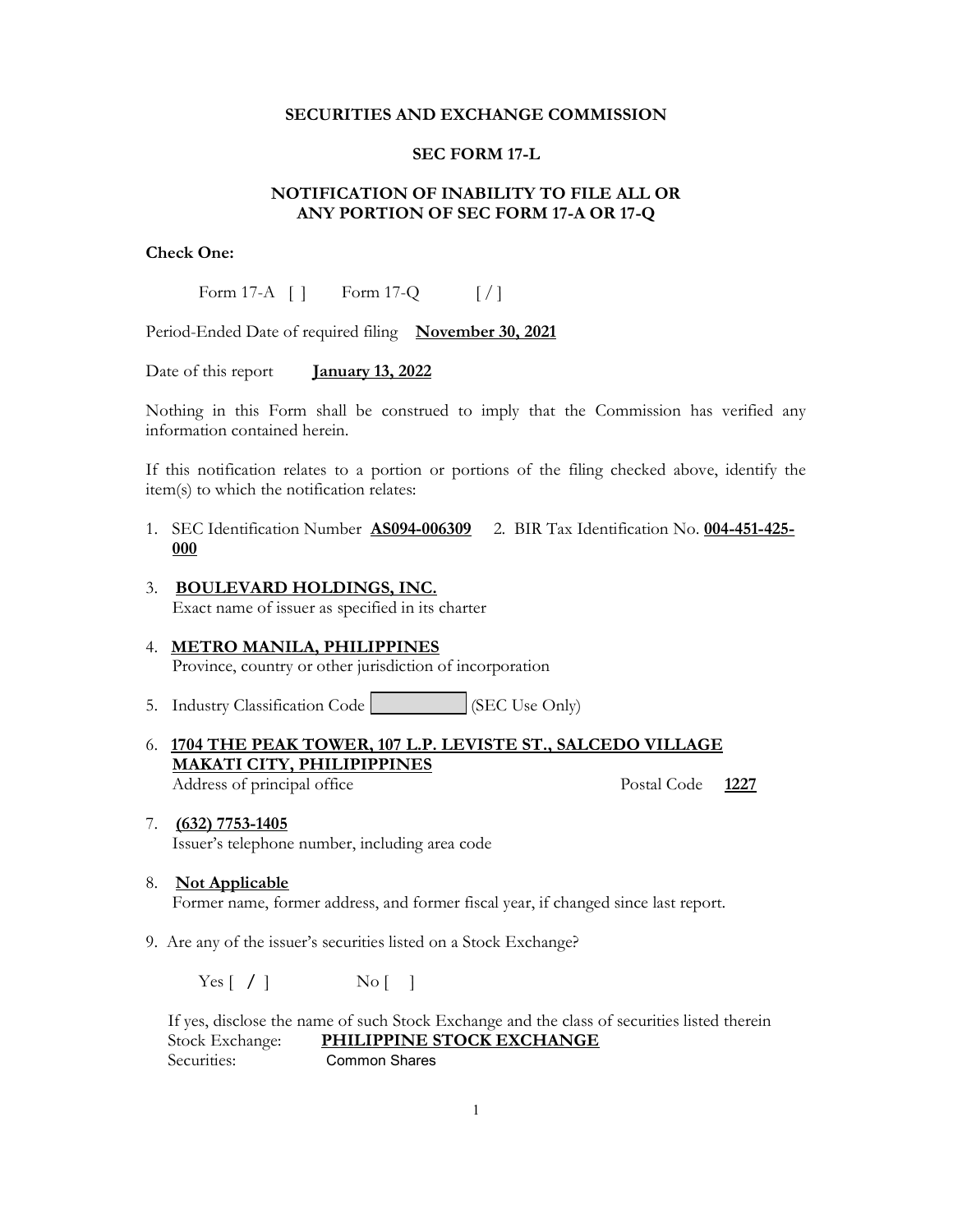#### Part I - Representations

If the subject report could not be filed without unreasonable effort or expense and the issuer seeks relief pursuant to SRC Rule 17-1, the following should be completed. (Check box if appropriate)

 (a) The reasons described in reasonable detail in Part II of this Form could not be estimated without unreasonable effort or expense. [ ]

 (b) The subject annual report on SEC Form 17-A, or portion thereof, will be filed on or before the fifteenth calendar day following the prescribed due date; or the subject quarterly report on SEC Form 17-Q, or portion thereof, will be filed on or before the fifth day following the prescribed due date.  $\lceil / \rceil$ 

 (c) The accountant's statement or other exhibit required by paragraph 3 of SRC Rule 17- 1 has been attached if applicable. [ ]

### Part II - Narrative

State below in reasonable detail the reasons why SEC Form 17-A or SEC Form 17-Q, or portion thereof, could not be filed within the prescribed period. (Attach additional sheets if needed.)

Boulevard Holdings, Inc. would like to request for an extension of the deadline to submit its 2nd Quarter Report for the fiscal quarter ended November 30, 2021.

The Company will not be able to file the above-mentioned report on its deadline of January 14, 2022 because the consolidation of the financial statements is still in process.

The Company will submit the report within five (5) calendar days after the prescribed deadline or upon submission of report to the Securities and Exchange Commission, whichever is earlier. The Company understands that failure to comply with the undertaking may result to the imposition of applicable penalty/ies and/or sanction/s.

### Part III - Other Information

(a) Name, address and telephone number, including area code, and position/title of person to contact in regard to this notification

 Ms. Odessa Lora D. Bodanio Head of Finance and Chief Corporate Information Officer 1704 The Peak Tower, 107 L.P. Leviste St., Salcedo Village, Makati City, **Philippines** (632) 7753-1405

(b) Have all other periodic reports required under Section 17 of the Code and under Sections 26 and 141 of the Corporation Code of the Philippines during the preceding 12 months, or for such shorter period that the issuer was required to file such report(s), been filed? If the answer is no, identify the report(s).